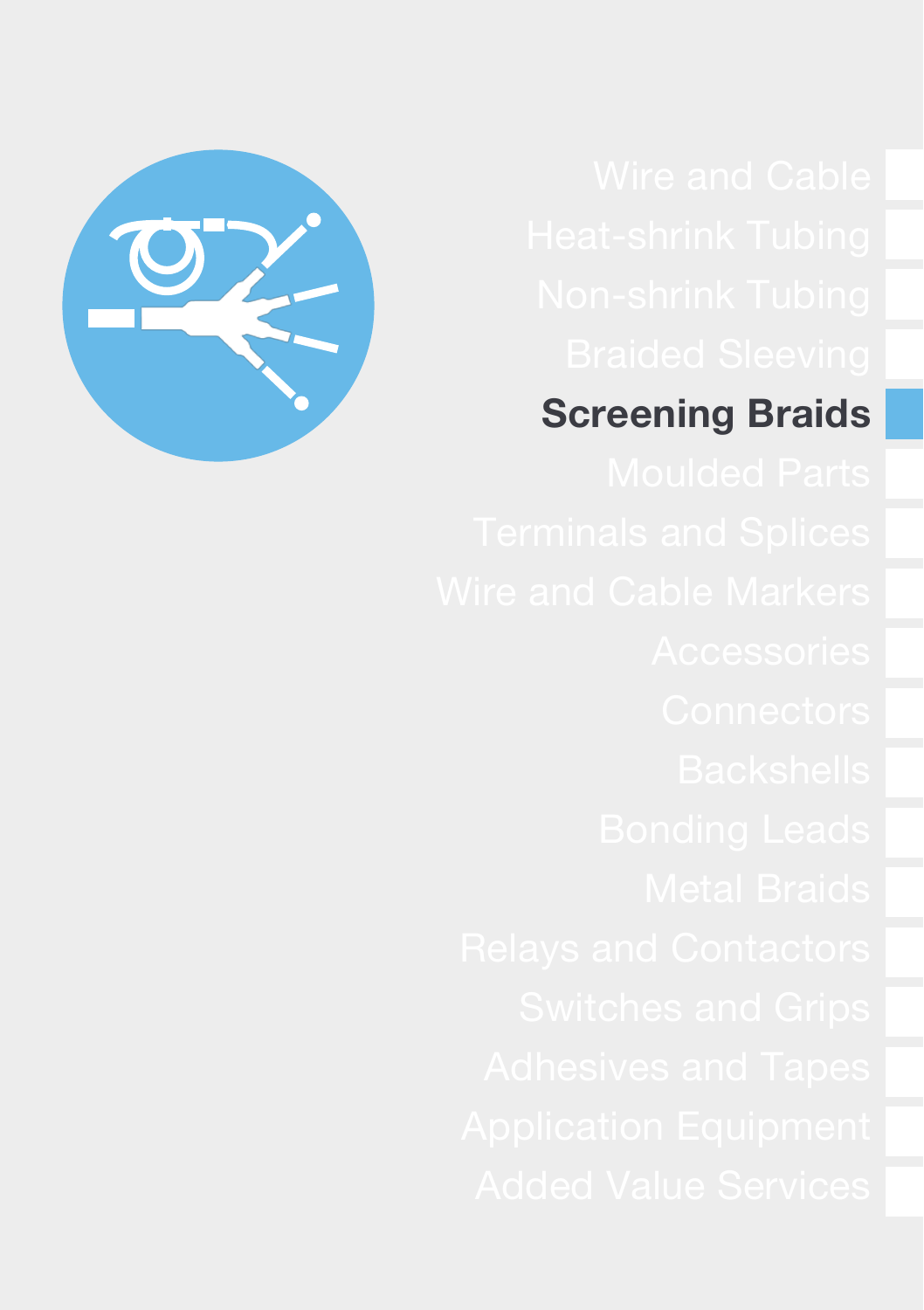## **Screening Braid INTRODUCTION Metal Screening Braids**

#### 1 **up to 99% Optical Coverage**

Screening braid is a cost effective solution for shielding wire bundles from electromagnetic interference (EMI/EMC). In many applications cable screening is important to either minimise cross-talk within the cable or prevent internal or external sources of interference.

#### **Features & Benefits**

- • EMI/EMC Protection
- • Mechanical protection



| 8  | <b>Product</b>                        | Type    | <b>Description</b>                                                                                                              |
|----|---------------------------------------|---------|---------------------------------------------------------------------------------------------------------------------------------|
|    | <b>Electromagnetic Shielding</b>      |         |                                                                                                                                 |
| 9  | Raybraid <sup>®</sup> 90, 101 and 103 | Tubular | Tubular metal braid for electrical screening of wire bundles, with up<br>to 99% optical coverage, with minimum of 90%.          |
|    | InstaLite <sup>®</sup> 101 and 103    | Tubular | Lightweight tubular metal alloy braiding for electrical screening of<br>wire bundles, 50% lighter than traditional copper braid |
| 11 | <b>CSB</b>                            | Tubular | Commercial grade metal braid for electrical screening, offering a<br>minimum of 90% optical coverage                            |
| 10 | HBT90 and HBT99                       | Tubular | Tubular metal braid for electrical screening, offering up to 99%<br>optical coverage HBT99.                                     |

13

4

- 14
- 15
- 

- 17
- 
- 18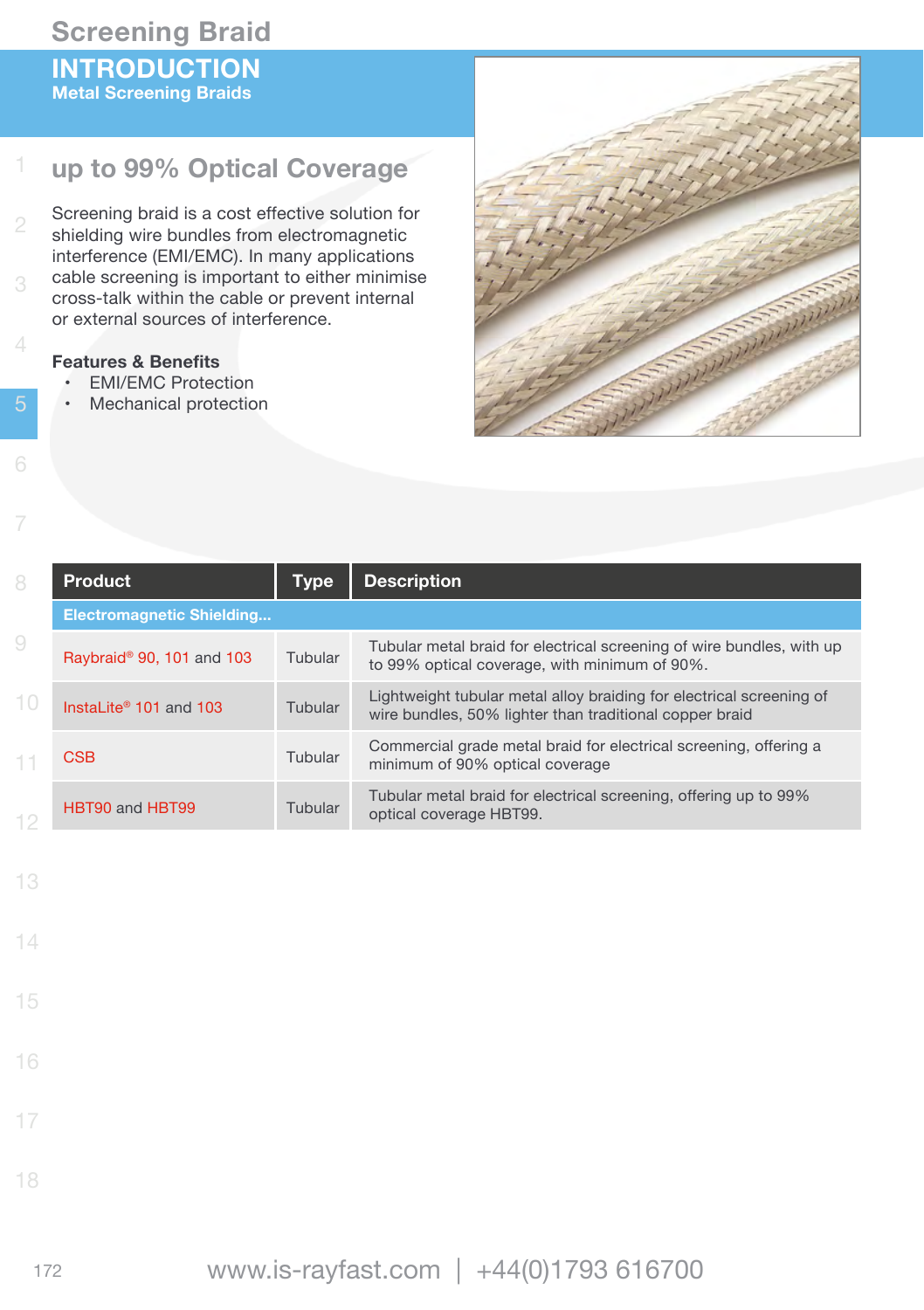#### **Metal Braid EMI/EMC Shielding**

| RAY-90, -101 and -103   | Raybraid® for professional electrical EMI screening   | page 174 |
|-------------------------|-------------------------------------------------------|----------|
| LWB-101 and -103 Series | INSTALITE <sup>®</sup> lightweight copper alloy braid | page 176 |
| <b>CSB</b>              | Commercial screening braid                            | page 177 |
| HBT90                   | Standard grade screening braid                        | page 178 |
| HBT99                   | Premium grade screening braid                         | page 179 |

4

1

6

7

| <b>Markets</b>              | Temp.                                                    | <b>Construction</b>                                       | <b>Size</b>                    | 8      |
|-----------------------------|----------------------------------------------------------|-----------------------------------------------------------|--------------------------------|--------|
| continued                   |                                                          |                                                           |                                |        |
| Aero, Defence               | 101 up to $+150^{\circ}$ C<br>103 up to +200°C           | Series 90 & 101 tinned Cu and series<br>103 tinned Ni Cu  | 3.0 to 30.0mm                  | 9      |
| Aero, Motorsport            | 101 up to $+150^{\circ}$ C<br>103 up to $+200^{\circ}$ C | Series 101 tinned Cu alloy and series<br>103 tinned Ni Cu | 3.0 to 20.0mm                  | $10 -$ |
| Commercial/<br>Industrial   | up to 150°C                                              | Tinned copper                                             | 3.0 to 30.0mm                  | 11.    |
| Aero, Defence<br>Motorsport | 90 up to $+150^{\circ}$ C<br>99 up to $+260^{\circ}$ C   | Series 90 tinned Cu and series 99 tinned<br>Ni Cu         | 3.0 to 30.0mm<br>3.0 to 40.0mm | 12     |

13

14

15

16

17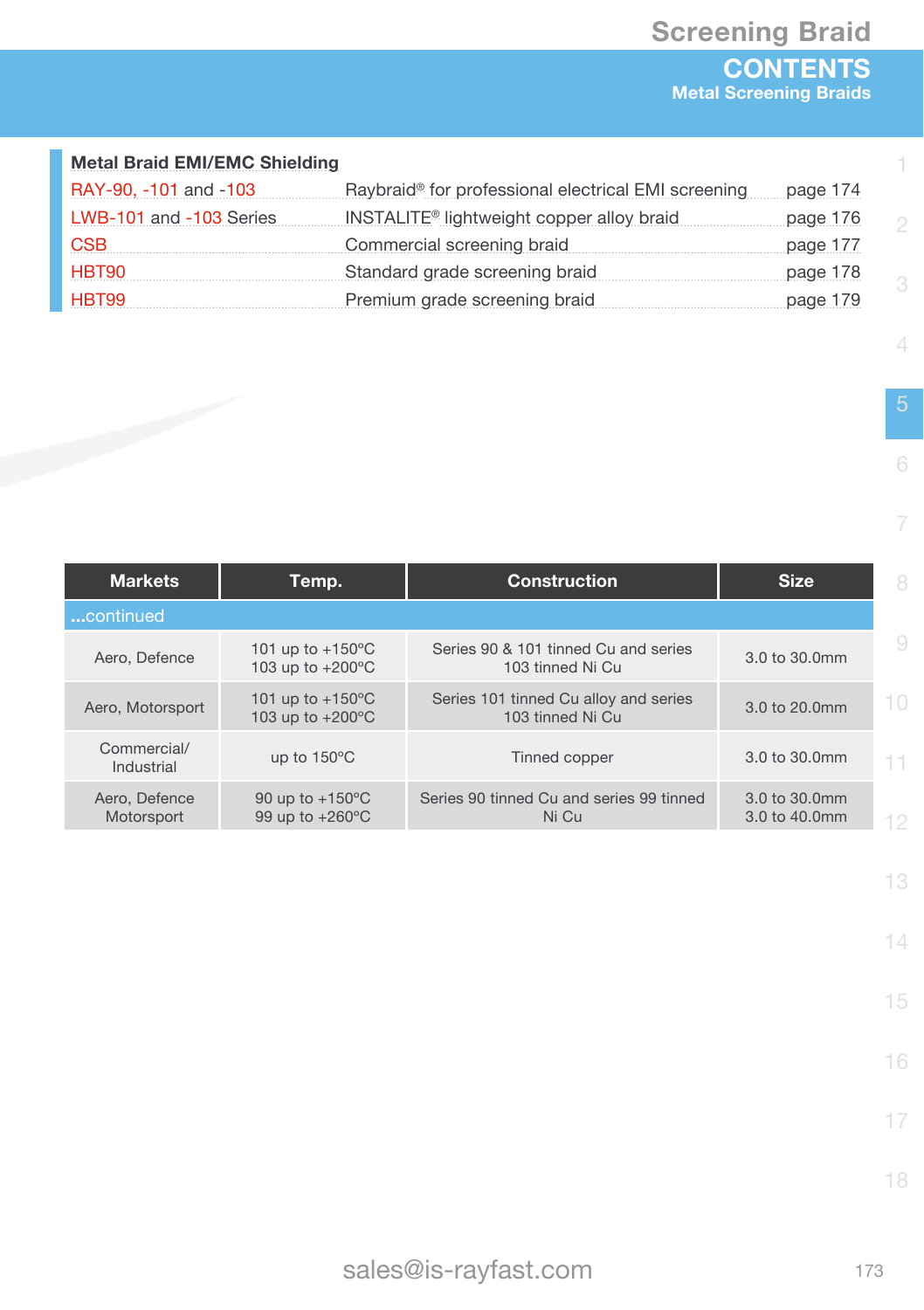## **RAYBRAID®**

**Professional Grade, Tin or Nickel plated Copper Electromagnetic Screening Braid**

- 1 Raybraid® 90 has a minimum of 90% optical coverage and is available in a wide range of sizes to cover 2mm to 36mm diameters.
- Raybraid® 101 and 103 have a minimum of 93% and maximum of 100% optical coverage and is available in a wide range of sizes to cover 2.5mm to 38mm diameters.
- 4 Standard Raybraid 90 and 101 are tinned copper with Raybraid 103 being nickel plated copper for high temperature applications.
- Raybraid is supplied on a round tube former which facilitates assembly and is more robust than braid supplied in flattened form.

#### **Operating Temperature**

- Raybraid 90 & 101 up to  $+150^{\circ}$ C
- Raybraid 103 above +200°C
- Raybraid is fully compatible with Tinel-Lock adaptors for termination of the braid to associated connectors.



#### **Features & Benefits**

- Screening military harnesses
- Minimum 90% optical coverage
- 101 and 103 Super flexible
- Good expansion ratio
- Supplied on plastic former to maintain round profile and is more robust than braid supplied in flattened form

12 **CSAmm2** and **Resistance** - General guidelines, ratings based on ambient of 20ºC

|    | Size No. |                          | <b>RAY-90</b>     |                          |                                          | <b>RAY-101</b>    |                   |                   | <b>RAY-103</b>     |
|----|----------|--------------------------|-------------------|--------------------------|------------------------------------------|-------------------|-------------------|-------------------|--------------------|
| 13 |          | $CSA \overline{mm^2}$    | Resistance        | Current                  | $\textsf{CSA}\ \overline{\textsf{mm}^2}$ | Resistance        | Current,          | $CSA$ $mm2$       | Resistance         |
|    | $-3.0$   | 1.0                      | $28.0 \Omega/km$  | 17                       | 1.3                                      | 17.00 Ω/km        | 18                | 1.3               | 17.30 Ω/km         |
| 14 | $-4.0$   | 1.4                      | $18.3 \Omega/km$  | 21                       | 2.1                                      | 10.30 Ω/km        | 28                | 2.1               | 10.50 $\Omega$ /km |
|    | $-5.0$   | 1.8                      | $13.8 \Omega/km$  | 25                       | $\overline{\phantom{a}}$                 |                   | $\qquad \qquad -$ | $\qquad \qquad -$ |                    |
| 15 | $-6.0$   | 2.1                      | $12.2 \Omega/km$  | 28                       | 2.7                                      | $8.00 \Omega/km$  | 34                | 2.7               | $8.10 \Omega/km$   |
|    | $-7.5$   | $\overline{\phantom{a}}$ | $\qquad \qquad =$ | $\overline{\phantom{a}}$ | 4.3                                      | $5.20 \Omega/km$  | 42                | 4.3               | $5.23 \Omega/km$   |
| 16 | $-10.0$  | 4.3                      | $6.0 \Omega/km$   | 42                       | 5.5                                      | $3.96 \Omega/km$  | 52                | 5.5               | $4.02 \Omega/km$   |
|    | $-12.5$  | 4.8                      | $6.1 \Omega/km$   | 48                       | 6.8                                      | $3.23 \Omega/km$  | 57                | 6.8               | $3.28 \Omega/km$   |
| 17 | $-15.0$  | 8.3                      | $3.0 \Omega/km$   | 67                       | $\overline{\phantom{a}}$                 | $\qquad \qquad -$ | $\qquad \qquad -$ | $\qquad \qquad -$ |                    |
|    | $-20.0$  | 12.8                     | $2.2 \Omega/km$   | 81                       | 9.7                                      | $2.32 \Omega/km$  | 69                | 9.7               | $2.35 \Omega/km$   |
|    | $-25.0$  | 16.4                     | $1.6 \Omega/km$   | 98                       |                                          | $\qquad \qquad -$ | $\qquad \qquad -$ |                   |                    |
| 18 | $-30.0$  | 26.0                     | $1.0 \Omega/km$   | 125                      |                                          |                   |                   |                   |                    |

10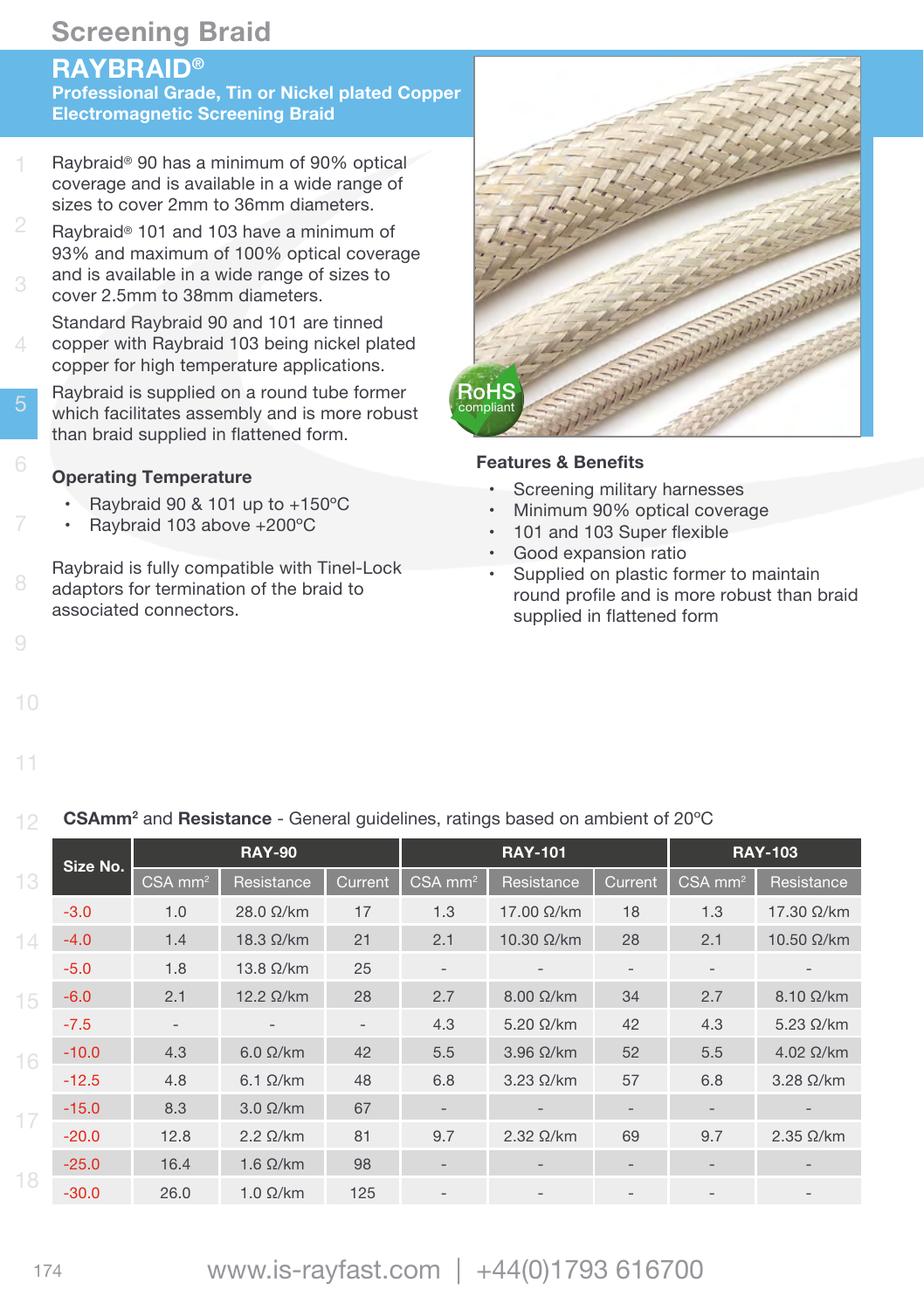## **RAYBRAID®**

**Professional Grade, Tin or Nickel plated Copper Electromagnetic Screening Braid**

| <b>Part Number</b> | Former Ø            |        | <b>Carrier</b> | <b>Strand</b><br><b>Size</b> |         | <b>Cable Bundle</b> | Pack<br><b>Size</b> | Weight<br>Nom. | ٤        |
|--------------------|---------------------|--------|----------------|------------------------------|---------|---------------------|---------------------|----------------|----------|
|                    | mm                  | No. of | <b>Ends</b>    | AWG/mm                       | Min. mm | Max. mm             | m                   | kg/km          |          |
| RAY-90-3.0         | $3.0 \ (\pm 0.13)$  | 16     | 5              | 36/0.13                      | 2.0     | 3.5                 | 100                 | 13             | G        |
| RAY-90-4.0         | 4.0 $(\pm 0.25)$    | 16     | $\overline{7}$ | 36/0.13                      | 3.0     | 5.0                 | 100                 | 17             |          |
| RAY-90-5.0         | 5.0 $(\pm 0.25)$    | 24     | 6              | 36/0.13                      | 4.0     | 6.0                 | 100                 | 21             | $\angle$ |
| RAY-90-6.0         | $6.0 (\pm 0.25)$    | 24     | $\overline{7}$ | 36/0.13                      | 5.0     | 7.0                 | 100                 | 25             |          |
| RAY-90-10.0        | 10.0 $(\pm 0.25)$   | 24     | 9              | 34/0.16                      | 7.0     | 12.0                | 100                 | 52             |          |
| RAY-90-12.5        | 12.5 $(\pm 0.25)$   | 24     | 10             | 34/0.16                      | 11.0    | 13.0                | 100                 | 65             |          |
| RAY-90-15.0        | 15.0 $(\pm 0.38)$   | 24     | 11             | 32/0.20                      | 13.0    | 18.0                | 50                  | 100            |          |
| RAY-90-20.0        | $20.0 \ (\pm 0.38)$ | 36     | $\overline{7}$ | 32/0.20                      | 17.0    | 23.0                | 50                  | 165            |          |
| RAY-90-25.0        | $25.0 \ (\pm 0.38)$ | 36     | 9              | 30/0.25                      | 22.0    | 28.0                | 50                  | 207            |          |
| RAY-90-30.0        | $30.0 \ (\pm 0.38)$ | 36     | 9              | 28/0.32                      | 27.0    | 36.0                | 50                  | 310            |          |

#### **Raybraid 90** Tubular Braid - Minimum 90% Optical Coverage

#### **Raybraid 101** and **103** Tubular Braid - Minimum 93% Optical Coverage

| <b>Part Number</b> | Former Ø            |        | Carrier        | <b>Strand</b><br><b>Size</b> | <b>Cable Bundle</b> |         | <b>Pack</b><br><b>Size</b> | Weight<br>Nom. | 9   |
|--------------------|---------------------|--------|----------------|------------------------------|---------------------|---------|----------------------------|----------------|-----|
|                    | mm                  | No. of | <b>Ends</b>    | AWG/mm                       | Min. mm             | Max. mm | metres                     | kg/km          |     |
| RAY-10X-3.0        | $3.0 \ (\pm 0.13)$  | 16     | 10             | 38/0.10                      | 2.5                 | 5.0     | 100                        | 10.3           | 10  |
| RAY-10X-4.0        | 4.0 $(\pm 0.25)$    | 24     | $\overline{7}$ | 36/0.13                      | 3.5                 | 7.5     | 100                        | 17.0           |     |
| RAY-10X-6.0        | 6.0 $(\pm 0.25)$    | 24     | 9              | 36/0.13                      | 4.5                 | 9.5     | 100                        | 25.0           | 11. |
| RAY-10X-7.5        | $7.5 \ (\pm 0.25)$  | 24     | 14             | 36/0.13                      | 7.0                 | 14.0    | 100                        | 31.0           |     |
| RAY-10X-10.0       | 10.0 $(\pm 0.25)$   | 36     | 12             | 36/0.13                      | 8.0                 | 22.0    | 100                        | 41.0           | 12  |
| RAY-10X-12.5       | $12.5 (\pm 0.25)$   | 36     | 15             | 36/0.13                      | 11.0                | 24.0    | 100                        | 51.0           |     |
| RAY-10X-20.0       | $20.0 \ (\pm 0.38)$ | 48     | 16             | 36/0.13                      | 16.0                | 38.0    | 50                         | 81.0           |     |
|                    |                     |        |                |                              |                     |         |                            |                | 13  |

#### **Notes**

For applications that require a limited wire shielding tape which can be wound around a cable for installation and repair, we offer 000W280. Supplied in 4.5m rolls, width 20mm, material tinned copper. For further information on this or other products in our range, or for assistance with your specific requirements, please contact us.

All numeric data shows average or typical values.

14

15

16

17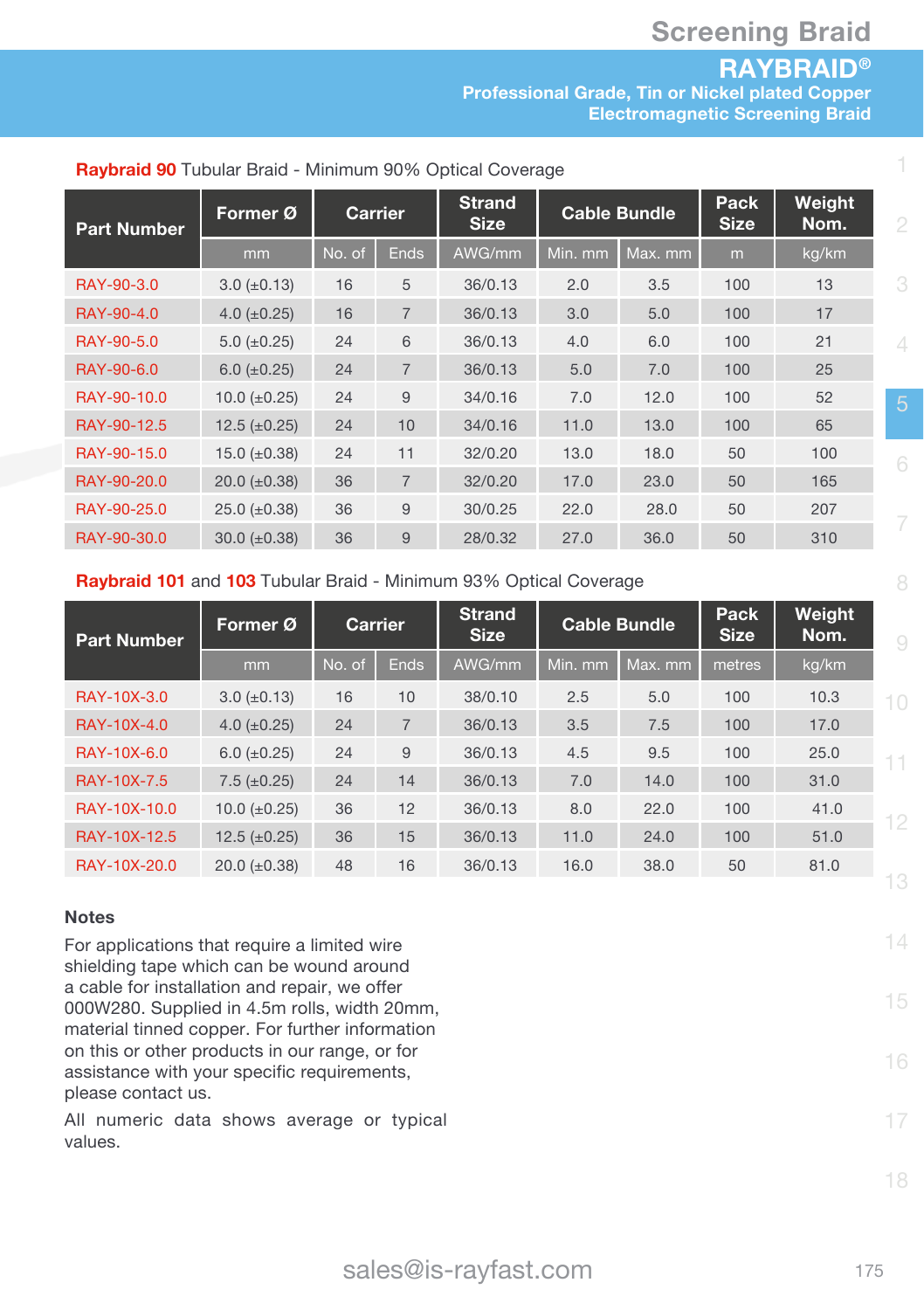## **LWB INSTALITE®**

**Super light, Tin or Nickel plated Copper Electromagnetic Screening Braid**

- 1 INSTALITE offers less weight than in a familiar metal braid technology. Offering up to 50% weight savings over traditional copper braids,
- INSTALITE lightweight braid has excellent electrical shielding performance over a wide frequency range. Made from high performance nickel plated high strength copper alloy.

4 Since INSTALITE braid uses well established metal braiding, the transition from traditional braids to INSTALITE is easy. The product can be terminated with standard tooling and installation procedures for existing backshells and band straps, making it easy to introduce it into current applications.

## **Operating Temperature**

- LWB 101 -65 $\degree$ C to +150 $\degree$ C Tin plated
- LWB 103 -65°C to +200°C Nickel plated

## **Instal ite™ 101 and 103 Lightweight Tubular Braid**



## Up to 50% Lighter Minimum 85% Optical Coverage

| Part No.<br>9 |              | Former Ø           |        | <b>Optical</b><br>Coverage | Resistance | <b>Bundle</b> | Cable  | Pack<br><b>Size</b> | Weight<br>Nom. |
|---------------|--------------|--------------------|--------|----------------------------|------------|---------------|--------|---------------------|----------------|
|               |              | mm                 | Min.   | Nom.                       | ohms/km    | Min.mm        | Max.mm | $\mathsf{m}$        | kg/km          |
| 10            | LWB-10X-3.0  | $3.0 \ (\pm 0.13)$ | 90.0 % | 93.7 %                     | 28.0       | 3.0           | 4.5    | 100                 | 8.5            |
|               | LWB-10X-6.0  | $6.0 (\pm 0.25)$   | 90.0%  | 91.3 %                     | 18.0       | 4.5           | 8.0    | 100                 | 15.5           |
| 11            | LWB-10X-10.0 | 10.0 $(\pm 0.25)$  | 90.0 % | 96.4 %                     | 9.0        | 8.0           | 15.0   | 100                 | 28.0           |
|               | LWB-10X-20.0 | $20.0 (\pm 0.25)$  | 85.0 % | 86.0 %                     | 7.0        | 15.0          | 25.0   | 50                  | 45.0           |

Weight excludes that of the former

- Up to 50% lighter than
- <sup>13</sup> traditional copper braid
- 14 Optical Coverage Min. 85% up to Max. 96%
- 15 Better low-frequency performance than plated fibres
- 16 or micro-filaments INSTALITE-103-10 passes
- 21kA waveform 5B lightning protection

#### **Environmental Performance**

| Salt spray:     | ASTM B117                                              |
|-----------------|--------------------------------------------------------|
| Flex endurance: | 1000 cycles min., SAE AS4373<br>method 704 (180° bend) |

| Comparison                            | <b>LWB-103 vs RAY-103</b> |       |
|---------------------------------------|---------------------------|-------|
| Tensile strength [N/mm <sup>2</sup> ] | 758                       | 220   |
| Break strength [N]                    | 15.2                      | 11.1  |
| DC Resistance $[m\Omega/m]$           | 9.0                       | 3.5   |
| Weight [kg/km]                        | $28*$                     | $41*$ |
| Optical coverage [%]                  | 90                        | 93    |

Figures for braid with nominal diameter of 10.0mm \* Denotes nominal weight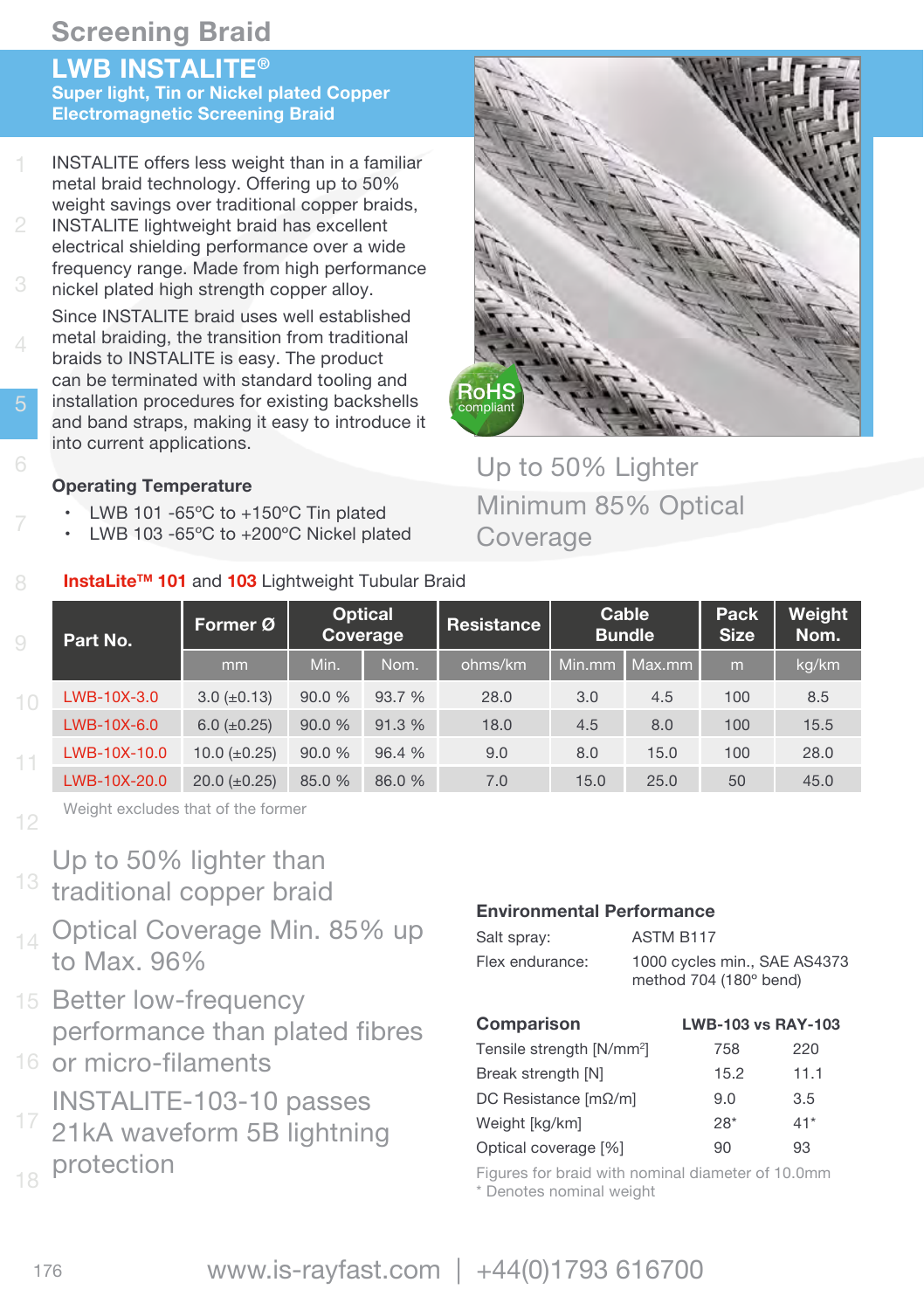**CSB**



## Minimum 90% Optical Coverage

**Commercial Grade, Tin plated Copper Electromagnetic Screening Braid**

CSB is a commercial screening braid providing exceptional protection for wire and cable harnesses from electromagnetic, electrostatic and radio frequency interference. Available in tin plated copper and provides a minimum optical coverage of 90%. It is supplied on a removable PVC former in order to maintain its physical integrity and to aid application. This product is recommended for wire systems demanding high levels of protection from electromagnetic interference EMI.

CSB Screening braid provides a cost effective method of screening wire bundles, harnesses, cables and conduit systems. The product can also be utilised for earth continuity purposes.

#### **Operating Temperature**

- $65^{\circ}$ C to  $+150^{\circ}$ C Tin plated

| Part No.        | <b>Internal</b><br>Dia. | No. of<br><b>Carriers</b> | <b>Strand</b><br><b>Size</b> |         | <b>Expansion Range</b> | Max.<br>Weight* | Reel<br><b>Size</b> | 9  |
|-----------------|-------------------------|---------------------------|------------------------------|---------|------------------------|-----------------|---------------------|----|
|                 | mm                      |                           | mm                           | Min. mm | Max. mm                | Kg/km           | m                   |    |
| <b>CSB-030T</b> | 3.0                     | 16                        | 0.100                        | 2.5     | 5.0                    | 14.1            | 100                 | 10 |
| <b>CSB-040T</b> | 4.0                     | 24                        | 0.127                        | 3.5     | 7.5                    | 23.2            | 100                 |    |
| <b>CSB-050T</b> | 5.0                     | 24                        | 0.127                        | 3.5     | 8.5                    | 26.1            | 100                 | 11 |
| <b>CSB-060T</b> | 6.0                     | 24                        | 0.127                        | 4.5     | 9.5                    | 29.5            | 100                 |    |
| <b>CSB-075T</b> | 7.5                     | 24                        | 0.127                        | 7.0     | 14.0                   | 46.3            | 100                 | 12 |
| <b>CSB-100T</b> | 10.0                    | 36                        | 0.127                        | 8.0     | 22.0                   | 58.8            | 100                 |    |
| <b>CSB-125T</b> | 12.5                    | 36                        | 0.127                        | 11.0    | 24.0                   | 75.0            | 100                 | 13 |
| <b>CSB-150T</b> | 15.0                    | 36                        | 0.127                        | 14.5    | 30.0                   | 77.2            | 100                 |    |
| <b>CSB-200T</b> | 20.0                    | 48                        | 0.127                        | 16.0    | 38.0                   | 109.0           | 50                  | 14 |
| <b>CSB-250T</b> | 25.0                    | 48                        | 0.202                        | 21.0    | 39.0                   | 218.2           | 50                  |    |
| <b>CSB-300T</b> | 30.0                    | 48                        | 0.202                        | 27.0    | 40.0                   | 230.0           | 50                  | 15 |
| <b>CSB-400T</b> | 40.0                    | 48                        | 0.202                        | 36.0    | 62.0                   | 305.0           | 50                  |    |

**CSB** Tubular Braid - Minimum 90% Optical Coverage

\* Maximum weights are excluding former

16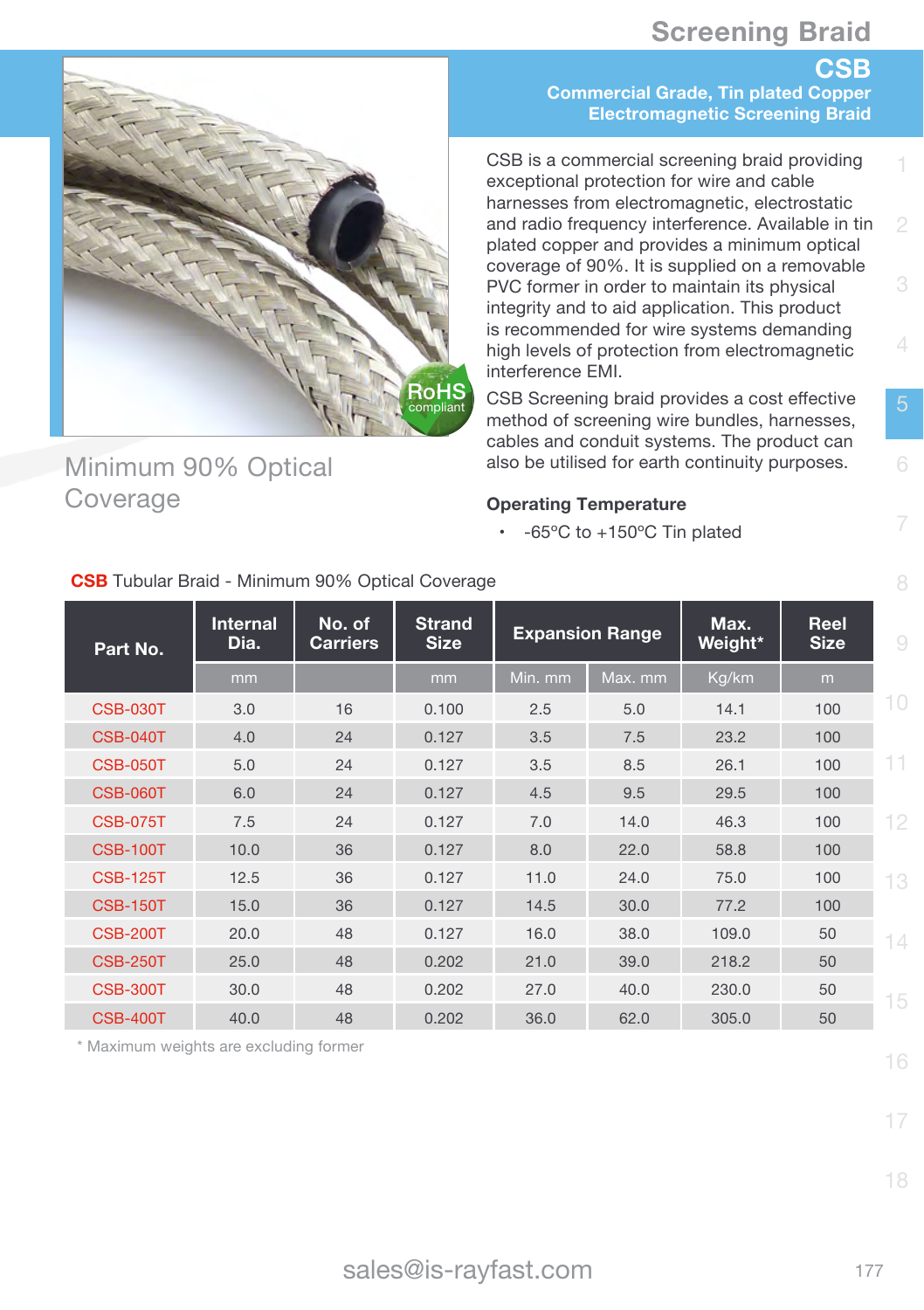### **HBT90**

**Standard Grade, Tin plated Copper Electromagnetic Screening Braid**

- 1 HBT90 screening braid is a quality product providing excellent protection for wire and cable harnesses from electromagnetic,
- interference. Available in tin plated copper, providing minimum optical coverage of 90%. Offering an effective method of screening wire bundles, harnesses and cables.
- 4 Supplied on an internal former to aid installation and maintain the shape and form of braid in transit and prior to installation
- **Operating Temperature** 
	- • -65ºC to +150ºC Tin plated Copper



Minimum 90% Optical Coverage

#### **HBT90** Standard Tubular Braid - Minimal 90% Optical Coverage

| 9        | <b>Part Number</b> | Internal<br>Dia. | Strand<br><b>Size</b> |         | <b>Expansion Range</b> | VG Cross Ref.       | Reel<br><b>Size</b> |
|----------|--------------------|------------------|-----------------------|---------|------------------------|---------------------|---------------------|
|          |                    | mm               | mm                    | Min. mm | Max. mm                |                     | m                   |
| 10       | HBT90-03.0-2/2-F   | 3.0              | 0.127                 | 2.0     | 3.5                    | VG 96936 T10 B001A  | 100                 |
|          | HBT90-04.0-2/2-F   | 4.0              | 0.127                 | 3.0     | 5.0                    | VG 96936 T10 B002A  | 100                 |
| 11       | HBT90-05.0-2/2-F   | 5.0              | 0.127                 | 4.0     | 6.0                    | VG 96936 T10 B003A  | 100                 |
|          | HBT90-06.0-2/2-F   | 6.0              | 0.127                 | 5.0     | 7.0                    | VG 96936 T10 B004A  | 100                 |
|          | HBT90-10.0-2/2-F   | 10.0             | 0.161                 | 7.0     | 12.0                   | VG 96936 T10 B005A  | 100                 |
| $12^{1}$ | HBT90-12.5-2/2-F   | 12.5             | 0.161                 | 11.0    | 13.0                   | VG 96936 T10 B006A  | 100                 |
|          | HBT90-15.0-2/2-F   | 15.0             | 0.202                 | 13.0    | 18.0                   | VG 96936 T10 B007A  | 100                 |
| 13       | HBT90-20.0-2/2-F   | 20.0             | 0.250                 | 17.0    | 23.0                   | VG 96936 T10 B008A  | 50                  |
|          | HBT90-25.0-2/2-F   | 25.0             | 0.250                 | 22.0    | 28.0                   | VG 96936 T10 B009A  | 50                  |
| 14       | HBT90-30.0-2/2-F   | 30.0             | 0.320                 | 27.0    | 36.0                   | VG 96936 T10 B0010A | 50                  |

- 15
- 16



REG. Nr 8319 Approved to VG96936-10



<sup>178</sup> www.is-rayfast.com | +44(0)1793 616700